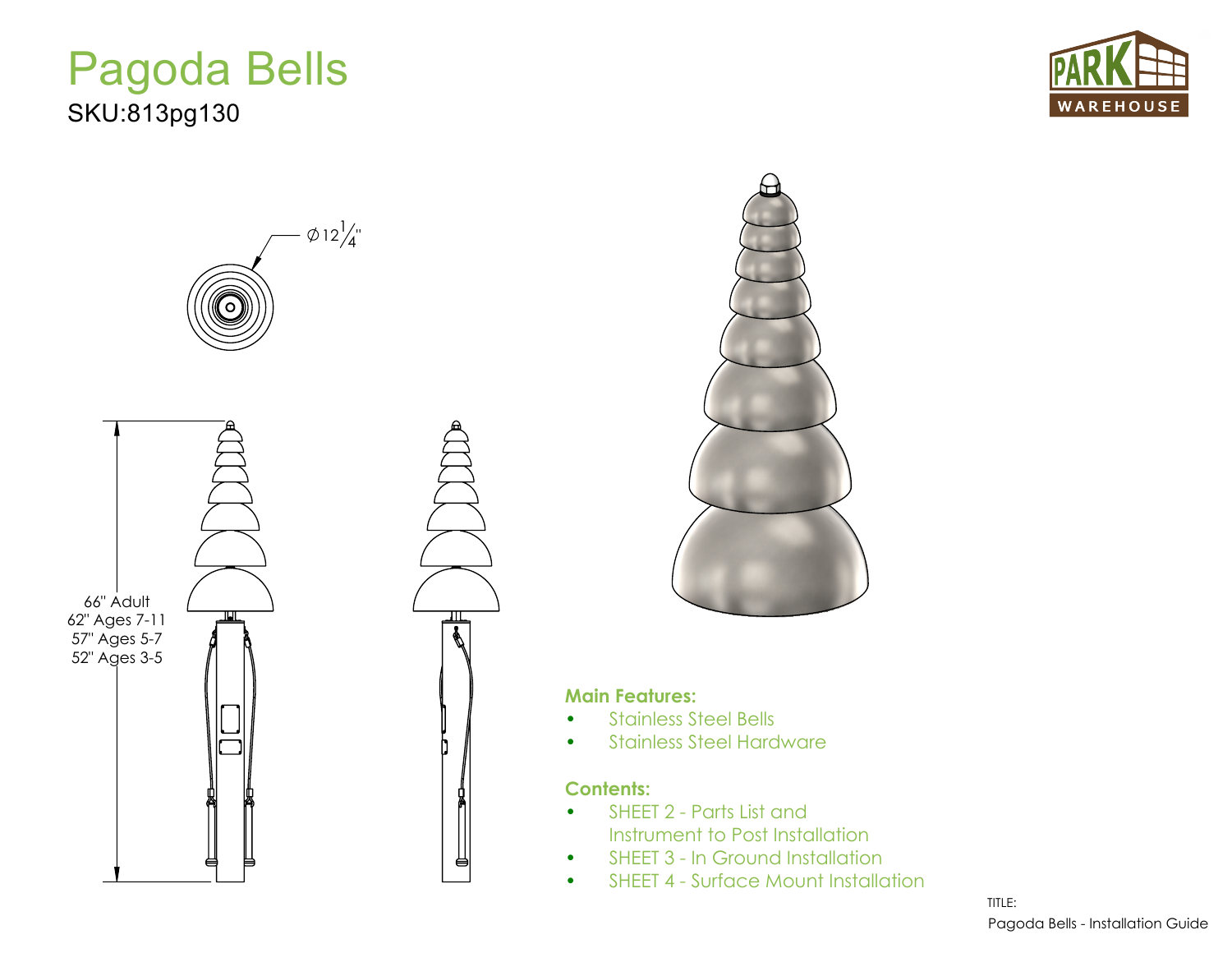## **Parts List:**

| <b>ITEM NO.</b> | <b>PART DESCRIPTION</b>                        | In Ground -<br><b>Recycled Post/QTY.</b> | In Ground -<br>Steel Post/QTY. | <b>Surface Mount -</b><br><b>Recycled Post/QTY.</b> | <b>Surface Mount -</b><br>Steel Post/QTY. |
|-----------------|------------------------------------------------|------------------------------------------|--------------------------------|-----------------------------------------------------|-------------------------------------------|
|                 | Pagoda Bells Instrument Assembly               |                                          |                                |                                                     |                                           |
| $\mathcal{P}$   | <b>Threaded Rod Support</b>                    |                                          |                                |                                                     |                                           |
| 3               | In Ground Recycled Post, 73"Ig.                |                                          |                                |                                                     |                                           |
| 4               | In Ground Steel Post, 73"lg.                   |                                          |                                |                                                     |                                           |
| 5               | Surface Mount Recycled Post, 37"lg.            |                                          |                                |                                                     |                                           |
| 6               | Surface Mount Steel Post, 37" g.               |                                          |                                |                                                     |                                           |
|                 | Surface Mount Base                             |                                          |                                |                                                     |                                           |
| 8               | #12 Button Head Screw, 2.5"lg. SS, T25 tamp    |                                          |                                |                                                     |                                           |
| 9               | 1/4"-20 Button Head Screw, .5"lg. SS, T27 tamp |                                          |                                |                                                     |                                           |
| 10              | 5/16" Hex Head Lag Bolt, 5"lg. SS              |                                          |                                |                                                     |                                           |
|                 | 3/8"-16 Wedge Expansion Anchor, SS             |                                          |                                |                                                     |                                           |
| 12              | 35/64" Hex Nut Cap                             |                                          |                                |                                                     |                                           |
| 13              | <b>Security Driver</b>                         |                                          |                                |                                                     |                                           |

**Step 1 (Recycled Post Only):** Fasten the Threaded Rod Support to the Recycled Post with the provided #12 Button Head Screws and Security Driver. Make sure that the Threaded Rod Support is centered with the Post. (The Threaded Rod Support is already preattached to Steel Posts)

- **Step 2:** Thread the Pagoda Bells Instrument Assembly's Threaded Rod into the Threaded Rod Support on the Instrument Post. Tighten down until the Stop Nut makes contact with the Threaded Rod Support.
- **Step 3:** Take the 1/4"-20 Button Head Screw with Security Driver and thread it through the Threaded Rod Support all the way into the Threaded Rod. This secures the Instrument Assembly so that it can not be backed out.

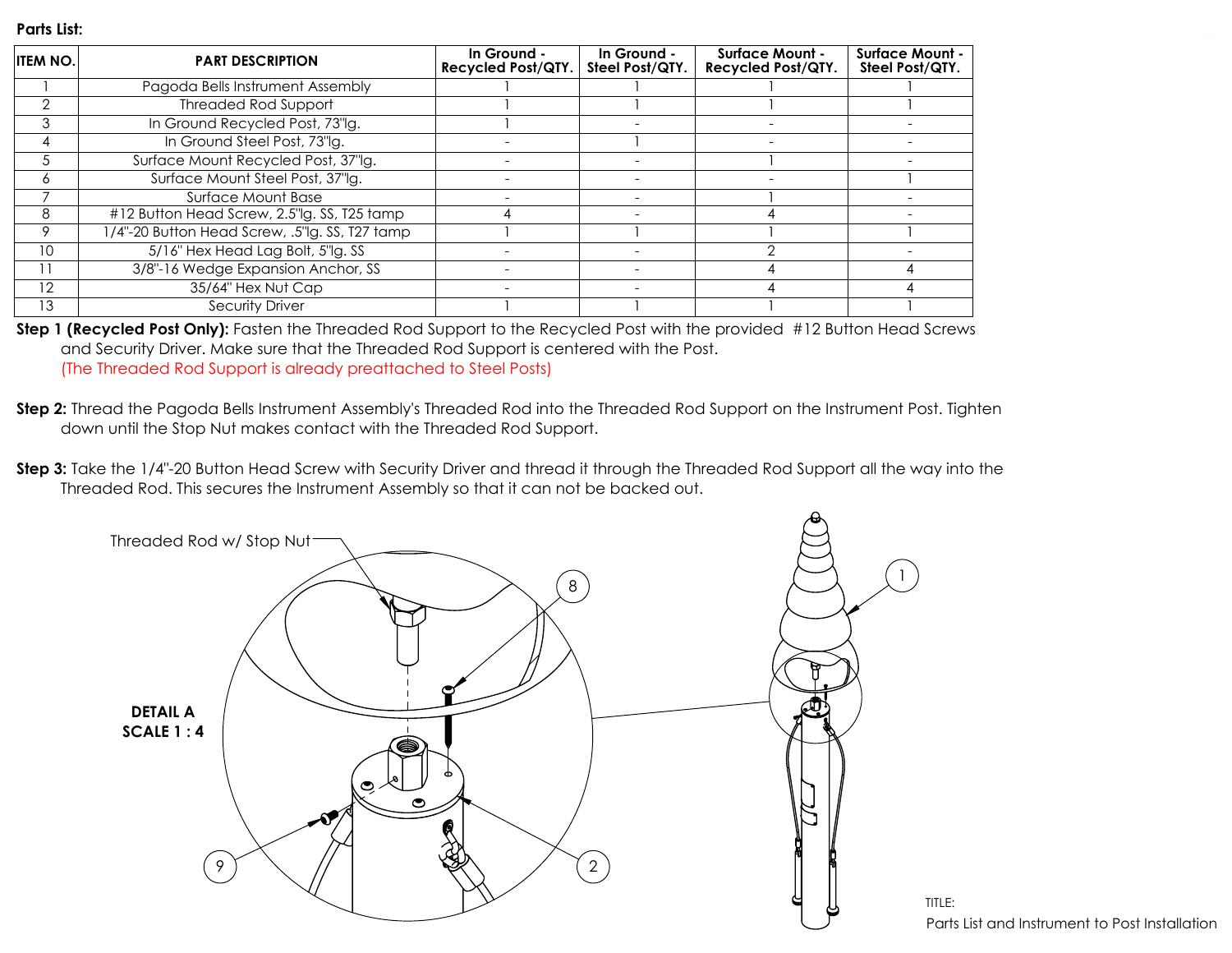**Step 1:** Excavate one 10" diameter hole, 36" deep at the installation location. Contractor can modify post to desired height. Post Length = Frost Depth (36" Recommended) + Finished Height

**Finished Height Guideline:** (Ages 3-5, 23") (Ages 5-7, 28") (Ages 7-11, 33") (Adult, 37")

**Step 2:** With two people, lower the Post with the Instrument attached into the excavated hole.

**Step 3:** Verify the correct placement, levelness, and finished height of the Instrument. Check for sufficient clearance around the Instrument, a 36" perimeter around the Instrument is recommended for wheelchair accessibility.

**Step 4:** Last pour concrete around the Post. It is recommended to brace the Instrument to hold it rigid while the concrete cures. Leave to set according to the concrete manufacturers guidelines. Approximately (3) 80lb. bags will be needed.